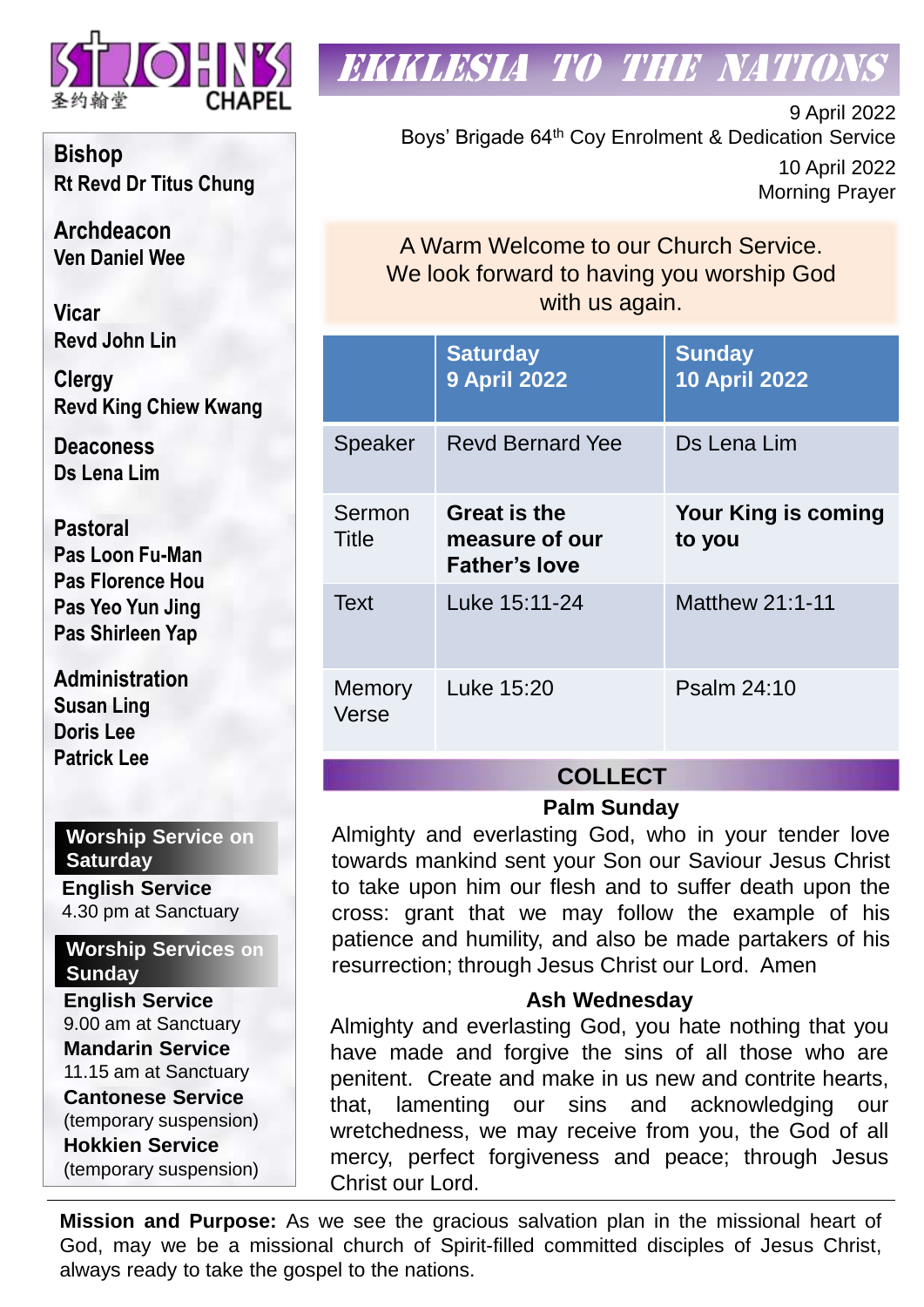#### **Vicar Writes**

#### Dear church family

We commemorate **Palm Sunday** today. Our Saviour Jesus Christ set his heart to walk the way of the cross to Calvary. He rode into Jerusalem city on a humble donkey (Matthew 21:1-11). The excited Jewish crowd shouted, *"Hosanna to the Son of David! Blessed is he who comes in the name of the Lord! Hosanna in the highest!"* But five days later, loud voices cried out, "*Crucify him! Crucify him!*".

As we enter Holy Week, may our hearts focus on Jesus Christ and His sacrificial obedience to the will of God the Father.

- 1. **Washing the disciples' feet** (John 13:1-17): Servanthood, humility and love for one another must be the hallmark of a committed disciple of Jesus.
- 2. **Passover meal** (Matthew 26:17-29): Jesus instituted the Lord's Supper (body and blood) as an important remembrance of God's new covenant of His grace and mercy.
- 3. **Garden of Gethsemane** (Matthew 26:36-46): Jesus was in deep agony and sorrow, yet He was fully obedient to the will of His Father.
- 4. **Betrayal, arrest and trial** (Luke 22:47 23:25): Jesus was mocked, beaten and humiliated, yet He was meek, "*like a lamb that is led to the slaughter*".
- 5. **Crucifixion and death** (Luke 23:33-56): In great suffering and painful shame, Jesus gave His life sacrificially on the cross in atonement for our sins and the sins of the world.
- 6. **Resurrection** (Matthew 28:1-10): *Hallelujah. He is Risen*. Praise and thanks be to God for the victory over sin and death, and the blessed hope of eternal life in Jesus Christ.

Let us set aside time during this Holy Week to focus on the Lord Jesus Christ and be strengthened by God's Word. May I encourage you to attend the three Evening Devotions from **11 to 13 April** (via livestreaming) and the three onsite worship services (Maundy Thursday 14 April, Good Friday 15 April and Resurrection Sunday 17 April). Please see attached flyer for details.

**"***Therefore, we are ambassadors for Christ, God making his appeal through us. We implore you on behalf of Christ, be reconciled to God. For our sake he made him to be sin who knew no sin, so that in him we might become the righteousness of God***." 2 Corinthians 5:20-21**

**Maranatha** Pastor John

| <b>APRIL</b>                                        | <b>Preacher</b>                            | <b>Topic</b>                                                            |
|-----------------------------------------------------|--------------------------------------------|-------------------------------------------------------------------------|
| $2/3$ Lent 5                                        | Rev John Lin                               | How long, Lord, how long?                                               |
| 64th BB E&D<br>9<br><b>Palm Sunday</b><br><b>10</b> | (Sat) Rev Bernard Yee<br>(Sun) Ds Lena Lim | Great is the measure of our Father's love<br>Your King is coming to you |
| <b>Maundy Thursday</b><br>14                        | Rev George Tay                             | The Route to Greatness                                                  |
| <b>Good Friday</b><br><b>15</b>                     | Ven Wong Tak Meng                          | Were you there when they crucified my Lord?                             |
| <b>Resurrection Sunday</b><br><b>17</b>             | Rev John Lin                               | Jesus Christ, my Living Hope                                            |
| 23 / 24 AGM                                         | Rev John Lin                               | Renewing our first love for Abba Father                                 |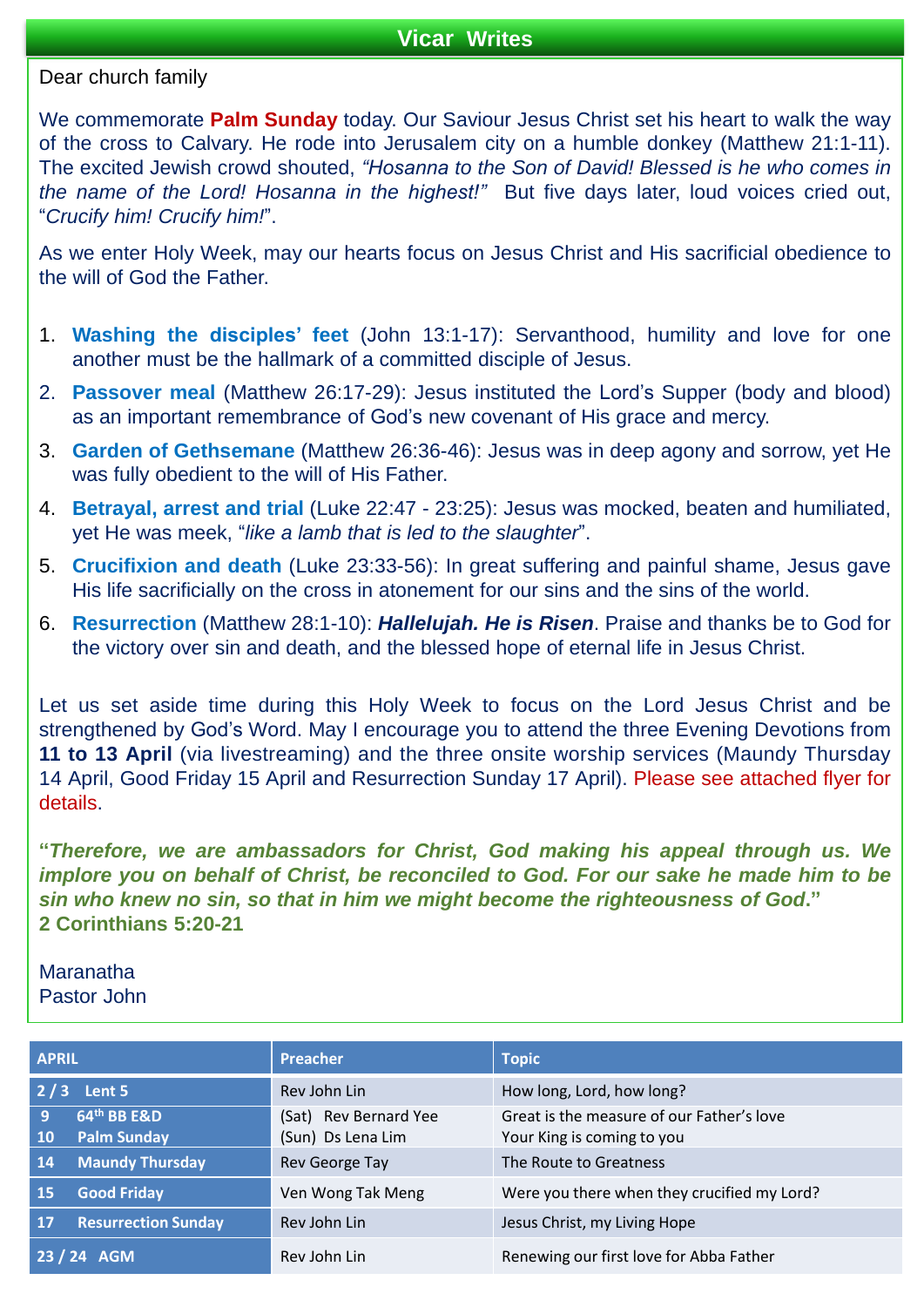#### **AGM Proxy voting form**

Our church constitution requires one third of Electoral Roll members to form the AGM quorum. Under the Virtual AGM guidelines, your proxy voting form is important because it is counted as part of the quorum. We appreciate if you can submit your online proxy voting form, latest by 20 April, Wednesday, 12 noon.

#### **Submission of Questions for pre-AGM Town Hall meeting on 17 April**

We are organising a pre-AGM **Town Hall zoom meeting on Sunday 17 April** (3.00 pm) to address any questions, clarifications or comments concerning the AGM reports. Please use this Town Hall platform to present your thoughts, ask questions or seek clarifications. Kindly email your questions to [admin@patmos.org.sg](mailto:admin@patmos.org.sg) **by 13 April**.

All church members and regular worshippers are welcome and encouraged to attend the Town Hall meeting. Please register your attendance at [admin@patmos.org.sg](mailto:admin@patmos.org.sg)

#### **Baptism**

We give thanks to God for his grace and mercy upon the following who will be baptized on Resurrection Sunday:

Child/Infants: James Kua Fu En; Madison Kirk; Jordan Ong

#### **Men United For Christ (MUFC)**

Shalom Gents: Gentle reminder for **3rd Saturday in MAY 2022 ( Note there will be no MUFC in April)** for those who are able to join us:

Calling all Brothers to join us for a time of journeying with each other in brokenness and meekness. Exploring men's issues, accountability, and spurring one another on towards fulfilling our Biblical calling. Next session will be on **Our Calling As a Servant Leader,** Bro Enoch will be Facilitating the discussion. 21/05/2022 via ZOOM , 8:15am-9:30am.

Zoom Details as follows. Meeting ID: 964 2229 9981 Passcode: mufc2021

#### **Eventbrite registration for church services to cease after 18 April**

With the increase in seating capacity to 200 and relaxation of safe management measures, the online registration for church services will no longer be needed wef 18 April. During this transition period, we request members to continue with online registration, especially for the two major services on Good Friday 15 April and on Resurrection Sunday 17 April.

With this impending cessation of registration, we request members attending the **Sunday** services who come via private transport, to enter the school main gate latest by 9.15 am to facilitate the gate closure and security.

#### **Art Jam**

Art Jam is a combined event brought to you by Power612, Youth ministry and the Young Adult ministry. It will be held at St John's Chapel, on 30th April 2022, 1.30pm to 4pm. Youth and young adults are encouraged to sign up. More details will be provided once you have registered. Do invite any of your friends or family who might be interested as well! For any enquiries, please contact Ji Yin at 9112 4283.

#### **Intercession**

#### **The Boys' Brigade 64th Company**

#### **Theme 2022: Great is the measure of our Father's love**

- a) God's wisdom for Officers, Teachers, Primers and Boys in the planning and execution of activities.
- b) God's love for Officers in ministering to the Boys and guiding them to understand and experience the love of God.
- c) Active engagement between the church and the Boys through organised events.
- d) Church members to serve as Officers or devotion speakers at weekly parades.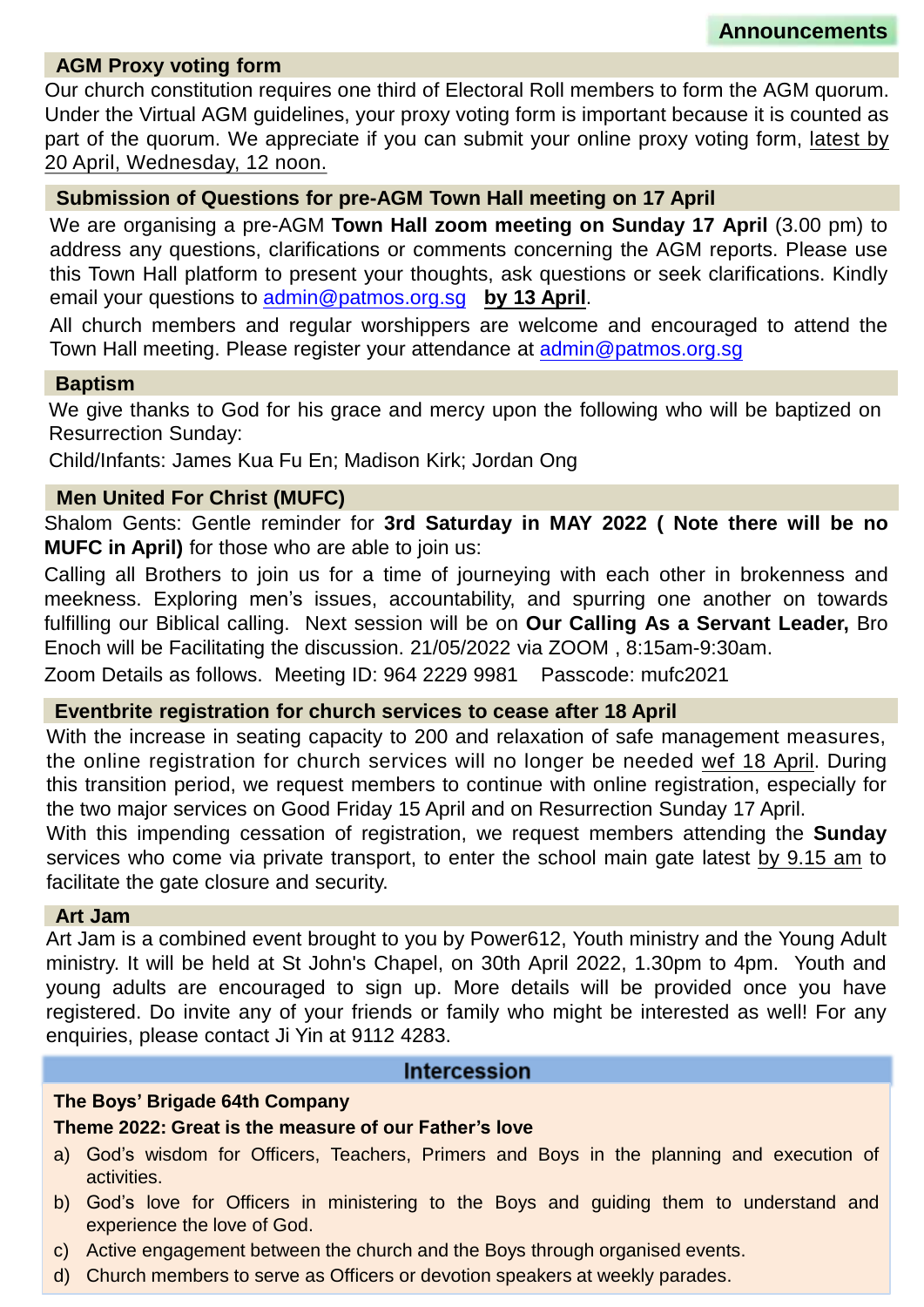| <b>DUTY</b><br><b>ROSTER</b>                        | <b>Saturday</b><br>9 Apr 2022                      | <b>Sunday</b><br>10 Apr 2022     | <b>Next</b><br><b>Saturday</b><br>16 Apr 2022                                                                                       | <b>Next</b><br><b>Sunday</b><br>17 Apr 2022                                 | You may return your tithes<br>to the Lord and give freewill<br>offering through the<br>following ways:                                                 |
|-----------------------------------------------------|----------------------------------------------------|----------------------------------|-------------------------------------------------------------------------------------------------------------------------------------|-----------------------------------------------------------------------------|--------------------------------------------------------------------------------------------------------------------------------------------------------|
| <b>Worship</b><br><b>Officiant</b>                  | Peter Soon                                         | Ho Boon<br>Sing                  |                                                                                                                                     | Pas Yun Jing                                                                | (A) By cash or cheque<br>using the envelopes                                                                                                           |
| <b>Celebrant</b>                                    |                                                    |                                  |                                                                                                                                     | Revd John Lin                                                               |                                                                                                                                                        |
| <b>Holy</b><br><b>Communion</b><br><b>Assistant</b> |                                                    |                                  |                                                                                                                                     | Pas Yun Jing,<br>Pas Richard,<br>Kenneth Sng,<br>Boon Sing &<br>Florence Ho | (B) Internet Bank<br><b>Transfer</b><br><b>Account Name:</b>                                                                                           |
| <b>Praise Team</b>                                  | <b>IHMS</b>                                        | No '1 John'                      |                                                                                                                                     | Livingstreams                                                               | St John's Chapel                                                                                                                                       |
| <b>Preacher</b>                                     | Revd<br><b>Bernard Yee</b>                         | Ds Lena<br>Lim                   | Service                                                                                                                             | Revd John Lin                                                               | <b>DBS Account Number:</b><br>008 002 5860<br><b>Remarks:</b><br>TitheXXX, Month or<br>(1)<br>MissionXXX, Month or<br>(2)<br>(3)<br>NeedyXXX, Month or |
| <b>Psalm</b><br><b>Reading</b>                      |                                                    | Psalm 24                         | Combined<br>English<br>Resurrection                                                                                                 |                                                                             |                                                                                                                                                        |
| <b>Scripture Text</b>                               | Luke 15:11-24                                      | Matthew<br>$21:1 - 11$           | <b>cum</b><br><b>Baptism</b><br>Service on                                                                                          | 1 Peter 1:1-16:<br>Luke 24:1-9                                              |                                                                                                                                                        |
| <b>Sermon</b><br><b>Title</b>                       | Great is the<br>measure of<br>our Father's<br>love | Your King<br>is coming to<br>you | (4)<br>Sunday<br>Jesus Christ,<br>17 Apr 2022<br>my Living Hope<br>number)<br>Goh Xin Ying<br>Florence Ho &<br>Ai Min<br>T08CC4079E | BuildingXXX, Month<br>(where XXX is your Tithe                              |                                                                                                                                                        |
| <b>Scripture</b><br><b>Reader</b>                   | <b>SGT Joshua</b><br>Phua                          | Eileen Chiu                      |                                                                                                                                     |                                                                             | (C) PayNow using UEN                                                                                                                                   |
| <b>Treasury</b><br><b>Witness</b>                   | Li Jie & Judy                                      | Pei Ching &<br>Cho Ling          |                                                                                                                                     |                                                                             | St John's Chapel's UEN:                                                                                                                                |
| <b>Staff On Duty</b>                                | Pas Fu-Man,<br>Doris & Ji Yin                      | Ds Lena &<br>Susan               |                                                                                                                                     | Pas Florence,<br>Ji Yin & Doris                                             | <b>Remarks: (same as</b><br>above)                                                                                                                     |

According to government restrictions, wef 1 February 2022, "**vaccinated status**" is required for entry at both Saturday 4.30 pm and Sunday 9.00 am services. The seating capacity is 200 attendees. You can book your ticket at [gg.gg/sjcpservices](https://www.eventbrite.sg/o/st-johns-chapel-singapore-30660507632)

For affected members, we understand your situation. Please feel free to speak with the Vicar or any pastor to request for a private worship session (*not more than 5 persons*) at St John's Chapel premises.

We will livestream the Saturday 4.30pm English Service. Thereafter, the church service will be available online at this weblink <http://www.sjcp.org.sg/service-live-streaming/>

**Church Ministries :** Home Cell, Kids-for-Christ, Tekna Youth, Young Adults, Choir, Marriage & Family Life, Pastoral Care and Visitation, Men's Fellowship, Sisters' Fellowship, Seniors Ministry

**Outreach:** SMSS Chaplaincy, The Boys' Brigade & The Girls' Brigade, Befrienders Club

*If you wish to know more about the ministries and outreach, please email to [admin@patmos.org.sg](mailto:admin@patmos.org.sg)*

|                                                        | <b>Address</b> : St John's Chapel |                                   |
|--------------------------------------------------------|-----------------------------------|-----------------------------------|
|                                                        |                                   | 111 Farrer Road, Singapore 259240 |
| <b>Email (General Enquiries)</b> : admin@patmos.org.sg |                                   |                                   |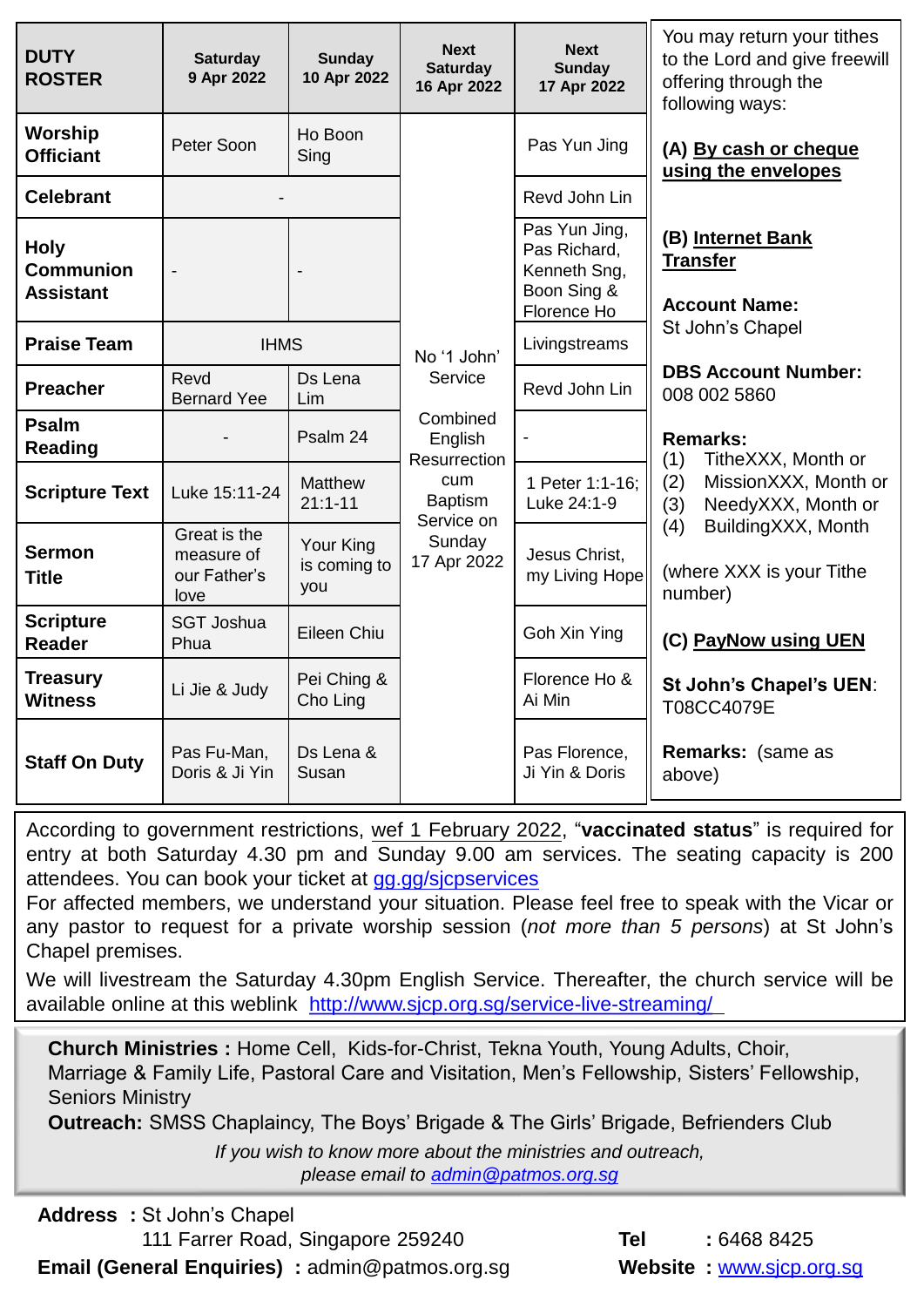

## HOLY WEEK **DEVOTIONS AND SERVICES 2022**

## $11/4$

Monday Devotions, 7.30pm (livestreaming\*\*) Homecoming: Return of the Prodigal Son Dr Tan Kim Huat

\*\* Devotions and Livestreaming hosted by St Andrew's Cathedral https://www.youtube.com/standrewcath

## $12/4$

Tuesday Devotions, 7.30pm (livestreaming\*\*) **Devotion: Return to True Worship Bp Rennis Ponniah** 

## $13/4$

Wednesday Devotions, 7.30pm (livestreaming\*\*) Purpose : Return to the Father's Business Mr Joseph Chean

## $14/4$

Maundy Thursday Service, 7.30pm (onsite) The Route to Greatness **Rev George Tay** 

## $15/4$

Good Friday Service, 10.00am (onsite) Were you there when they crucified my Lord? Ven Wong Tak Meng

## $17/4$

Resurrection Sunday Service, 9.00am (onsite) Jesus Christ, my Living Hope Rev John Lin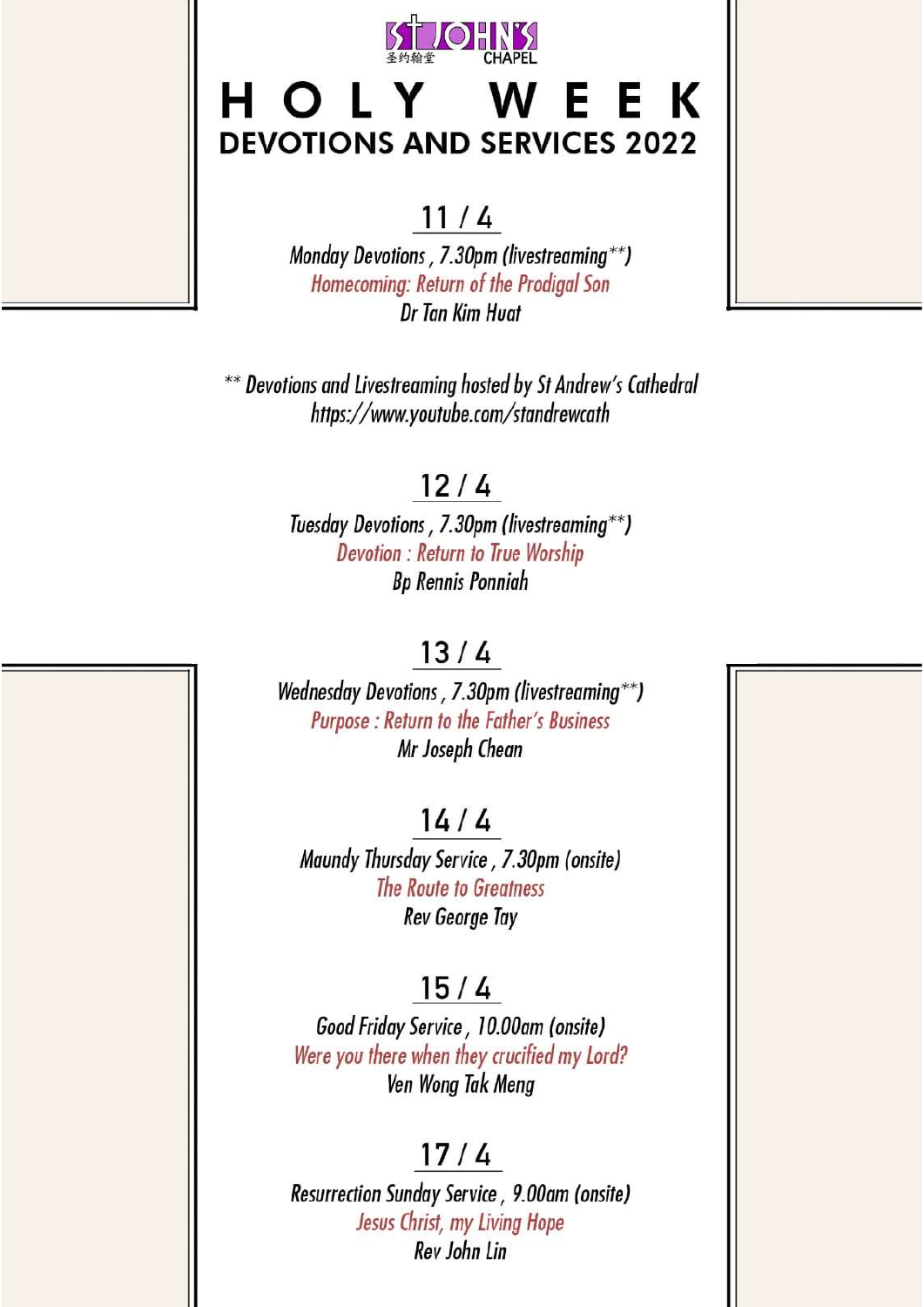## **ST JOHN'S CHAPEL PRESENTS 3 IN 1 PROJECT**



## **30 APR**

## 1:30PM-4:00PM

FEATURING A TIME OF PAINT SPLATTERING WITH BALLOONS AND DARTS

**CARD COMPANY OF BUILDING COMPANY**